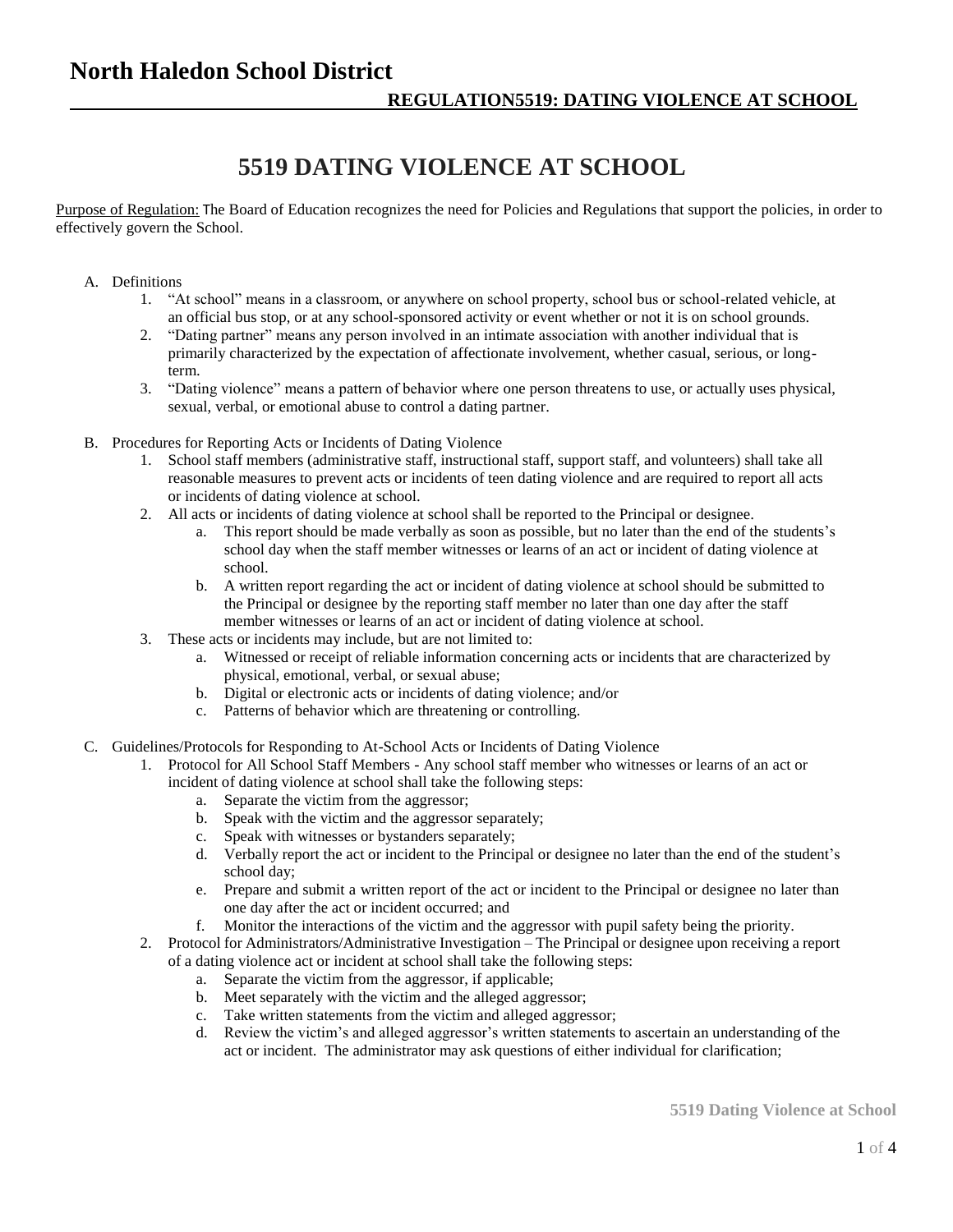- e. Further investigate the act or incident by speaking with bystanders/witnesses of the act or incident. All statements obtained from bystanders/witnesses shall be written and documented, when possible;
- f. The school administrator may make a determination to involve the school resource officer or law enforcement, if appropriate;
- g. Appropriate referrals should be made if after an assessment by a school social worker, counselor, or psychologist determines the victim's or alleged aggressor's mental health has been placed at risk;
- h. The Principal or designee shall contact the parents/guardians of both the victim and the alleged aggressor. The Principal or designee shall recommend a meeting be held to discuss the act or incident; and
- i. The Principal or designee will notify both parties in writing of the outcome/determination of the investigation into the act or incident of dating violence at school.
- 3. Protocol for Working with the Victim of an Act or Incident of Dating Violence at School The Principal or designee shall implement the following procedures for dealing with victims of a confirmed act or incident of dating violence at school:
	- a. A student's safety shall be the first priority in a dating violence act or incident. Interaction between the victim and the aggressor shall be avoided. The burden of any schedule changes (classroom, bus, etc.) should be taken on by the aggressor;
	- b. A conference shall be held with the victim and their parents/guardians;
	- c. Identify any means or actions that should be taken to increase the victim's safety and ability to learn in a safe and civil school environment;
	- d. Alert the victim and their parents/guardians of school and community based resources that may be appropriate, including their right to file charges, if the act or incident violated the law;
	- e. Monitor the victim's safety as needed and assist the victim with any plans needed for the school day and after-school hours (hallway safety, coordination with parents/guardians for transportation to and from school, etc.). The administration may develop a safety plan if deemed necessary;
	- f. The administration may develop a Stay-Away Agreement between the victim and the aggressor if deemed necessary;
	- g. Encourage the victim to self-report any and all further acts or incidents of dating violence that occur at school in writing to the Principal or designee; and
	- h. Document all meetings and action plans that are discussed.
- 4. Protocol for Working with the Aggressor of an Act or Incident of Dating Violence at School The Principal or designee shall implement the following procedures for dealing with the aggressor of a confirmed act or incident of dating violence at school:
	- a. Schedule a conference with the aggressor and their parents/guardians;
	- b. Give the aggressor the opportunity to respond in a written statement to the allegations and the outcome/determination of an act or incident of dating violence at school;
	- c. Alert the aggressor and their parents/guardians to both school and community-based support and counseling resources that are available;
	- d. Identify and implement counseling, intervention, and disciplinary methods that are consistent with school policy for acts or incidents of this nature;
	- e. Review the seriousness of any type of retaliation (verbal, emotional, physical, sexual, electronic/digital) toward the victim who reported the act or incident of dating violence. Address that consequences will be issued consistent with the school's student code of conduct and procedures for any type of retaliation or intimidation toward the victim; and
	- f. Document all meetings and action plans that are discussed.
- 5. Protocol for the Documentation and Reporting of an Act or Incident of Dating Violence at School School districts shall implement the following procedures for documenting and reporting acts or incidents of dating violence that occur at school: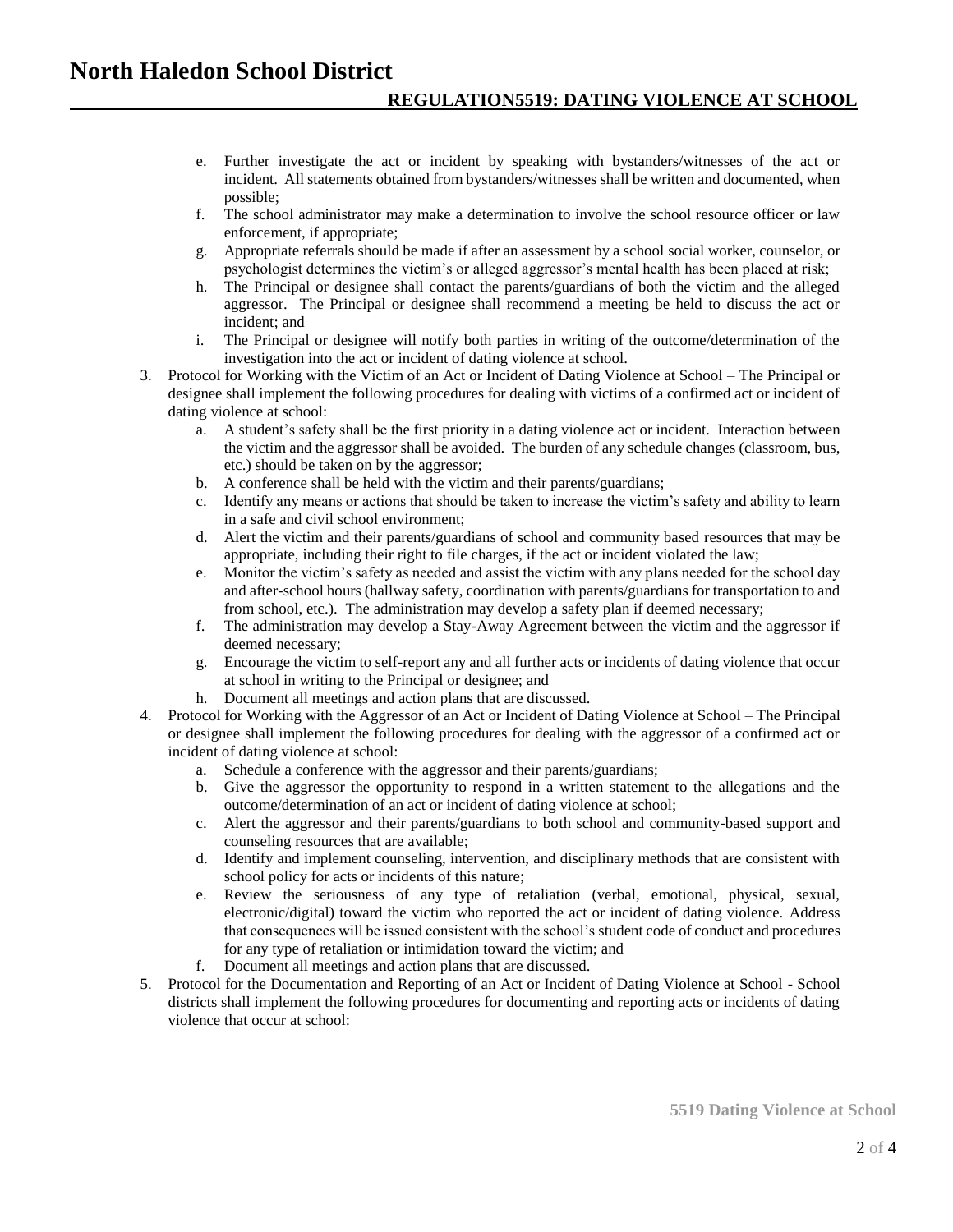## **North Haledon School District REGULATION5519: DATING VIOLENCE AT SCHOOL**

- a. Dating violence statements and investigations shall be kept in files separate from student academic and discipline records to prevent the inadvertent disclosure of confidential information.
- b. Every act or incident of dating violence at school that is reported shall be documented in an appropriate manner. This documentation shall include all written statements, planning actions, consequences, and disciplinary measures as well as counseling and other support resources that were offered, prescribed, and/or provided to the victim or the aggressor.
- D. Discipline Procedures Specific to At School Acts or Incidents of Dating Violence
	- 1. The Board of Education requires its school administrators to implement discipline and remedial procedures to address acts or incidents of dating violence at school that are consistent with the school's student code of conduct.
	- 2. The policies and procedures specific to acts or incidents of dating violence at school should be used to address the act or incident as well as serve as remediation, intervention, education, and prevention for all individuals involved.
	- 3. The responses shall be tiered with consideration given to the seriousness and number of previous occurrences of acts or incidents in which both the victim and alleged aggressor have been involved.
	- 4. Consequences may include, but are not limited to, the following:
		- a. Admonishment;
		- b. Temporary removal from the classroom;
		- c. Classroom or administrative detention;
		- d. In-school suspension;
		- e. Out-of-school suspension;
		- f. Reports to law enforcement; and
		- g. Expulsion.
	- 5. Retaliation toward the victim of any act or incident of dating violence shall be considered when administering consequences to the aggressor based on the severity of the act or incident.
	- 6. Remedial procedures/interventions may include, but are not limited to, the following:
		- a. Parent conferences;
		- b. Student counseling (all pupils involved in the act or incident);
		- c. Peer support group;
		-
		- d. Corrective instruction or other relevant learning or service experiences;<br>e. Supportive student intervention (Intervention and Referral Services I& Supportive student intervention (Intervention and Referral Services - I&RS);
		- f. Behavioral management plan; and
		- g. Alternative placements.
- E. Warning Signs of Dating Violence
	- 1. A pattern of behaviors may be an important sign that a student is involved in an unhealthy or abusive dating relationship. Many warning signs make a connection to one student in the relationship asserting control and power over the other. Recognizing one or more signs of teen dating violence plays an important role in preventing, educating, and intervening in acts or incidents of dating violence.
	- 2. The warning signs listed below are to educate the school community on the characteristics a student in an unhealthy or abusive relationship might exhibit. Warning signs may include, but are not limited to, the following:
		- a. Name-calling and putdowns Does one student in the relationship use name-calling or putdowns to belittle or intimidate the other student?
		- b. Extreme jealousy Does one student in the relationship appear jealous when the other talks with peers?
		- c. Making excuses Does one student in the relationship make excuses for the other?
		- d. Canceling or changing plans Does one student cancel plans often, and at the last minute? Do the reasons make sense or sound untrue?